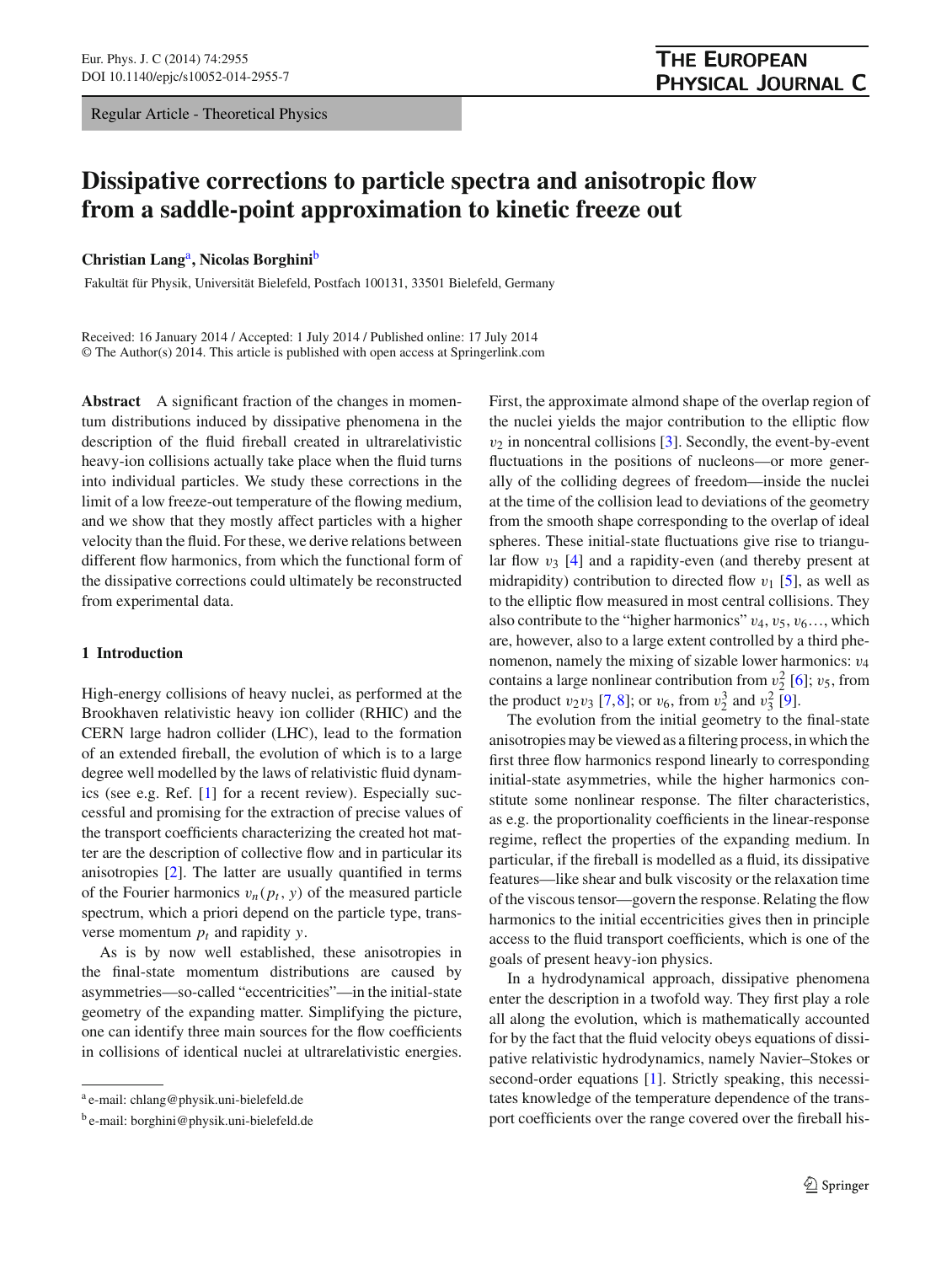tory. Dissipation also affects the endpoint of the fluid evolution, that is, the transition from a continuous medium to a collection of particles. This corresponds in so-called "hybrid models" to the switch from hydrodynamics to a particle transport model [\[10](#page-10-10)], or in a more simplified picture, which we shall hereafter adopt, to the sudden (kinetic) freeze out of the fluid into noninteracting particles. Modelling this juncture with the Cooper–Frye prescription [\[11\]](#page-10-11), the invariant distribution of particles decoupling from of a fluid with fourvelocity  $u^{\mu}$ (x) reads<sup>[1](#page-1-0)</sup>

<span id="page-1-1"></span>
$$
E_{\mathbf{p}} \frac{d^3 N}{d^3 \mathbf{p}} = \frac{g}{(2\pi)^3} \int_{\Sigma} f\left(\frac{\mathbf{p} \cdot \mathbf{u}(\mathbf{x})}{T}\right) p^{\mu} d^3 \sigma_{\mu}(\mathbf{x}), \tag{1}
$$

with  $\Sigma$  the freeze-out hypersurface, here defined by a constant temperature *T* , and *g* the degeneracy factor for the particles. *f* denotes a phase space distribution, the precise form of which depends on the particle type—boson or fermion—and on the dissipative properties of the fluid. Thus, for the decoupling from a perfect fluid, *f* is given by the equilibrium thermal distribution—Bose–Einstein or Fermi–Dirac, although we shall from now on focus on the regime where quantum statistics effects are negligible and approximate either of them by the Maxwell–Boltzmann distribution, which will be denoted *f*0. If the freezing-out fluid is dissipative, *f* contains extra terms, to ensure the continuity of the energy-momentum tensor at decoupling. These corrections have been computed, in the case of a transition to an ideal single-component Boltz-mann gas, for a fluid with finite shear [\[12\]](#page-10-12) or bulk viscosity [\[13\]](#page-10-13), or a conformal fluid obeying second-order dissipative hydrodynamics [\[14\]](#page-10-14). It has, however, been recognised that more realistic corrections are needed—and some have been computed in various models [\[15](#page-10-15)[–20](#page-10-16)]—and there have been attempts to constrain them from the available experimental data [\[21](#page-10-17)].

In the present study, we wish to pursue this avenue and investigate whether the functional form of the dissipative corrections to the phase space distribution at the end of the hydrodynamic evolution, in particular their dependence on the emitted particle momentum, can be reconstructed from the shape of the flow harmonics. For that purpose, we follow the idea of Ref. [\[6](#page-10-5)] and compute the Cooper–Frye integral [\(1\)](#page-1-1) within a saddle-point approximation (Sect. [2\)](#page-1-2). This leads us to identify two main classes of particles, "slow" and "fast", according to how their velocity compares to the maximal velocity of the fluid flowing in the direction of their momentum. We show in Sect. [3](#page-2-0) that for slow particles, the dissipative effects coming from freeze out are actually minimal, so that the qualitative behaviours found in the ideal case remain valid. Turning then to fast particles (Sect. [4\)](#page-3-0), we investigate the dissipative corrections from freeze out on anisotropic flow and find that by using relations between different flow harmonics, it may be possible to constrain the functional form of these effects from the data. Eventually, in Sect. [5](#page-4-0) we summarise our findings and compare some of our results to "exact" numerical computations of the Cooper– Frye integral for a toy freeze-out profile, so as to gauge the validity of the saddle-point approximation.

Throughout this paper, we leave aside fluctuations, i.e. we work with exactly reconstructed flow harmonics  $v_n$ , not with their root mean squares or other similar quantities as extracted from various analysis methods.

# <span id="page-1-2"></span>**2 Saddle-point computation of the Cooper–Frye integral**

To investigate the effect of dissipative corrections due to the matching between fluid and particles, we shall not assume a specific flow profile (like e.g. Bjorken flow or a blast wave) as was done in previous analytical studies. Instead, we bypass knowledge of the freeze-out hypersurface in the Cooper–Frye prescription by approximating the integral with the saddlepoint method. Quite naturally, the trade off for this approximation is a restriction of the range of validity of our results, which will only hold in given transverse momentum intervals, and for some observables only.

In most models analysed so far, with the exception of Ref. [\[18](#page-10-18)], the single-particle phase space distribution at decoupling is taken to be of the form

<span id="page-1-3"></span>
$$
f(\mathbf{x}, \mathbf{p}) = [1 + \overline{\delta f}(\mathbf{x}, \mathbf{p})] f_0\left(\frac{\mathbf{p} \cdot \mathbf{u}(\mathbf{x})}{T}\right).
$$
 (2)

That is, dissipative effects contribute an additive term proportional to the equilibrium distribution—in addition to the modification of the flow velocity profile  $u(x)$ . For the sake of consistency of the hydrodynamic description, the modulus of the "reduced" correction  $\delta f$  should be (much) smaller than 1. Here, we shall also adopt the ansatz [\(2\)](#page-1-3) and further use the condition  $|\delta f| \ll 1$  to replace the actual saddle point of the integrand in Eq.  $(1)$ , corresponding to  $f$ , by the saddle point obtained with *f*<sup>0</sup> only. It can easily be checked that the changes introduced by this simplification are actually of second order in the small parameters controlling  $\delta f$ . Since we consider the regime of not too small momenta where  $f_0$ is given by the Maxwell–Boltzmann distribution, the saddle point is then the point(s) on the freeze-out hypersurface where  $p \cdot u(x)/T$  is minimum. As this was already studied in Ref. [\[6](#page-10-5)], we shall in the main body of the text only review the findings, relegating more detailed calculations to Appendix A.

<span id="page-1-0"></span><sup>&</sup>lt;sup>1</sup> Here and throughout the paper, we use a metric with  $(+, -, -, -)$ signature and denote four-vectors in sans serif font and three-vectors in boldface.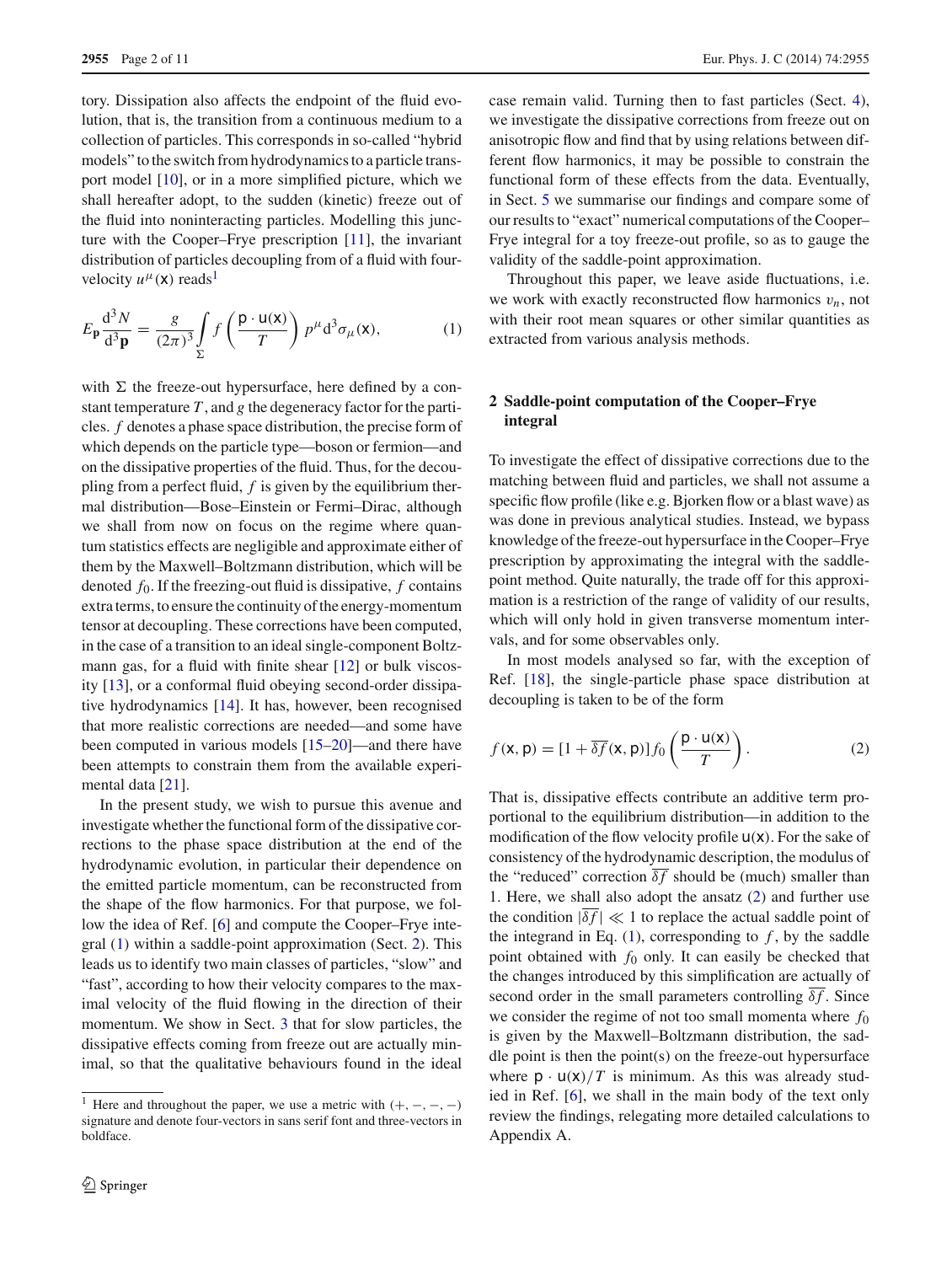For longitudinal motion, the saddle point selects regions of the freezing-out fluid with the same rapidity  $y_f$  as that  $(y)$  of the emitted particles. Regarding transverse motion, a particle with azimuthal angle (with respect to a given reference)  $\varphi$  is actually stemming from a fluid cell with transverse velocity  $\mathbf{u}_t$  pointing along  $\varphi$ , i.e. parallel to the particle transverse momentum **p***<sup>t</sup>* .

To further specify the transverse velocity of the fluid corresponding to particles with a given transverse momentum, one needs to introduce the maximum value of  $|\mathbf{u}_t|$  for fixed rapidity and azimuth,  $u_{\text{max}}(y, \varphi)$ . A typical value for  $u_{\text{max}}$ at midrapidity in heavy-ion collisions at maximum RHIC energy or at the LHC is about 1. "Slow" resp. "fast" particles are then defined as those with a transverse velocity  $p_t/m$ smaller resp. larger than  $u_{\text{max}}(y, \varphi)$ . The former are emitted by a fluid region with respect to which they are at rest, i.e. such that  $\mathbf{u}_t = \mathbf{p}_t / m$ ; one then finds at once  $\mathbf{u}(\mathbf{x}_{s,n}) = \mathbf{p} / m$ at the saddle point  $x_{s.p.}$ , which also gives

$$
\mathsf{p} \cdot \mathsf{u}(\mathsf{x}_{\mathrm{s.p.}}) = m \quad \text{for slow particles.} \tag{3}
$$

We shall use this result in next section.

For fast particles, the minimum of  $p \cdot u(x)$  is reached at a saddle point  $X_{s.p.}$  where the fluid transverse velocity reaches its maximum  $u_{\text{max}}(y, \varphi)$ , and some straightforward algebra yields

$$
\mathsf{p} \cdot \mathsf{u}(\mathsf{x}_{\mathsf{s},\mathsf{p},\mathsf{p}}) = m_t u_{\max}^0(y,\varphi) - p_t u_{\max}(y,\varphi)
$$
\n
$$
\text{for fast particles,} \tag{4}
$$

where we have defined  $u_{\text{max}}^0(y, \varphi) \equiv \sqrt{1 + u_{\text{max}}(y, \varphi)^2}$ , while  $m_t \equiv \sqrt{m^2 + p_t^2}$  is the usual "transverse mass".

Before we exploit Eqs.  $(3)$  and  $(4)$ , let us recall that slow or fast particles must actually obey more stringent conditions for the saddle-point approximation to hold. Thus, slow particles should have a mass significantly larger than the freeze-out temperature, which unfortunately excludes pions and might only marginally be fulfilled by kaons. In turn, fast particles should obey condition [\(29\)](#page-9-0) from Appendix A, which translates into a species-dependent lower bound on the particle transverse momentum. In either case, the smaller the freezeout temperature is, the better the saddle-point approximation is.

## <span id="page-2-0"></span>**3 Slow particles**

For slow particles decoupling from an ideal fluid, it was found that Eq. [\(3\)](#page-2-1) leads to the remarkable property that the particle distribution resulting from the Cooper–Frye prescription is simply (the degeneracy factor times) a function of mass multiplying a species-independent function of the particle transverse velocity  $p_t/m$ , azimuth  $\varphi$  and rapidity  $\psi$  [\[6\]](#page-10-5):

$$
E_{\mathbf{p}} \frac{\mathrm{d}^3 N}{\mathrm{d}^3 \mathbf{p}} = c(m) F\left(\frac{p_t}{m}, \varphi, y\right). \tag{5}
$$

As a consequence, the particle spectra for different species, plotted vs.  $p_t/m$  at a given rapidity, should only differ by a normalisation factor. Expanding the particle distribution in Fourier series of the azimuthal angle, the Fourier coefficients  $v_n(p_t/m, y)$  should be identical for different species of slow particles. Plotting as a function of transverse momentum  $p_t$ , instead of transverse velocity, one finds the so-called "mass ordering" of the flow coefficients, with  $v_n(p_t)$  being smaller for heavier particles—thanks to the fact that  $v_n$  is a monotonously increasing function of transverse momentum.

<span id="page-2-1"></span>As we shall show next, these generic features—namely transverse momentum spectra as product of a particle type dependent coefficient and a universal function of the particle velocity and anisotropic flow coefficients depending only on  $p_t$  /*m* and *y*—actually persist for slow particles decoupling from a dissipative fluid, at least as far as first-order or conformal second-order effects are concerned. Note, however, that the prefactors  $c(m)$  and the shape of the species-independent function *F* do depend on the form of the dissipative corrections.

To see that the latter still lead to a functional dependence of the type [\(5\)](#page-2-3), we have to inspect the form of the dissipative corrections at freeze out more closely.

<span id="page-2-2"></span>Consider first the correction accounting for shear viscous effects. This contribution contains at least a multiplicative factor  $\pi_{\text{shear}}^{\mu\nu}$  (**x**)  $p_{\mu} p_{\nu}$ , with  $\pi_{\text{shear}}^{\mu\nu}$  the shear stress tensor. For our discussion, the latter possesses the important property that it is orthogonal to the fluid velocity,  $\pi_{\text{shear}}^{\mu\nu} u_{\mu} = 0$ . As we have seen above, the saddle point for slow particles is such that  $u(x_{s.p.}) = p/m$ , which yields at once

$$
\pi_{\text{shear}}^{\mu\nu}(\mathbf{x}_{\text{s.p.}}) p_{\mu} p_{\nu} \propto \pi_{\text{shear}}^{\mu\nu}(\mathbf{x}_{\text{s.p.}}) u_{\mu}(\mathbf{x}_{\text{s.p.}}) u_{\nu}(\mathbf{x}_{\text{s.p.}}) = 0.
$$

Thus, the additive correction at decoupling from shear viscosity vanishes for slow particles in the saddle-point approximation.

The bulk viscous term is also readily dealt with. Quite generally, it should be of the form

$$
\overline{\delta f}_{\text{bulk}}^{(1)} = C_{\text{bulk}}(\mathsf{p} \cdot \mathsf{u}(\mathsf{x}), \mathsf{p}^2) \Pi(\mathsf{x}),
$$

<span id="page-2-3"></span>with  $\Pi(x) = \zeta \partial_\mu u^\mu(x)$  the bulk pressure and  $C_{\text{bulk}}$  a function. With the help of Eq. [\(3\)](#page-2-1), valid for slow particles, one sees that the arguments are actually simply  $m$  and  $m^2$ , i.e. momentum independent. In turn, the bulk pressure at freeze out only includes the expansion rate  $\partial_\mu u^\mu$ , taken at the same (saddle) point for particles having the same transverse velocity. Again, one finds that the particle distribution depends on momentum only through the variables  $p_t/m$ , y and  $\varphi$ , so that the conclusions found for the freeze out from an ideal fluid remain valid, albeit with modified factors  $c(m)$  and shape  $F(p_t/m, \varphi, y)$ .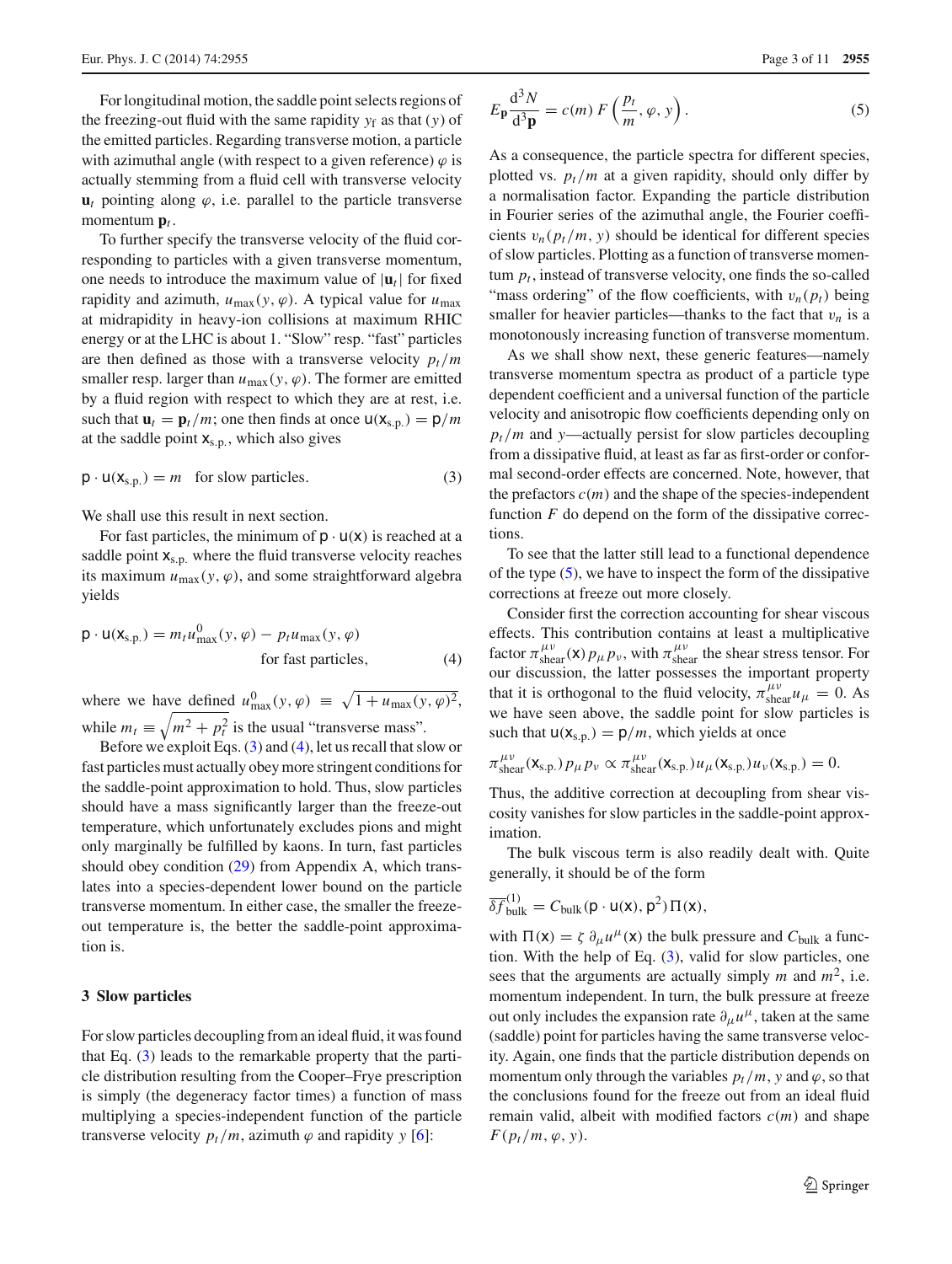Conformal second-order corrections to the phase space distribution of slow particles can be handled in the same way as the shear or bulk viscous terms above. Consider thus Eq. [\(30\)](#page-9-1) in Appendix B, in which the corrections computed in Ref. [\[14\]](#page-10-14) are repeated. The five first terms contain contractions of the particle four-momentum with tensors orthogonal to the fluid four-velocity, and they thus yield a vanishing contribution at the saddle points for slow particles, by the same argument as for first-order shear corrections. The last term of Eq. [\(30\)](#page-9-1) involves on the one hand the quantity  $\xi_{4p}$  defined in Eq. [\(31d\)](#page-9-2), which in turn only depends on the energy and momentum of the particle in the fluid local rest frame: at the saddle point, these are simply the particle mass and zero, respectively. Besides, that last term also involves the (secondorder) dissipative stress tensor, which has to be evaluated at the same "universal" saddle point for particles having a given transverse velocity, and thus will contribute a term depending on momentum only through  $p_t/m$ , *y* and  $\varphi$ . All in all, the correction will again lead to a distribution obeying the scaling law  $(5)$ .

One can anticipate that nonconformal second-order corrections can be dealt with as easily. Yet it may be noted that freeze out is most commonly assumed to take place at a temperature at which the fluid, according to lattice gauge field theory results, is approximately conformal, so that such corrections might actually turn out to be quite small, especially for particles that freeze out later.

#### <span id="page-3-0"></span>**4 Fast particles**

Let us now turn to fast particles. Inserting Eq. [\(4\)](#page-2-2) in the integrand of the Cooper–Frye formula, one deduces

$$
E_{\mathbf{p}} \frac{\mathrm{d}^3 N}{\mathrm{d}^3 \mathbf{p}} \propto \exp \left[ \frac{p_t u_{\text{max}}(y, \varphi) - m_t u_{\text{max}}^0(y, \varphi)}{T} \right]. \tag{6}
$$

The omitted prefactor depends on the dissipative corrections, estimated at the saddle point, as well as on the behaviour of the velocity in the neighbourhood of the saddle point, which necessitates more detailed knowledge on the flow profile at freeze out. To bypass the need for this knowledge, we shall focus on the azimuthal anisotropies of the particle distribution, i.e. the flow coefficients  $v_n$ , which do not depend on the absolute normalisation of the spectrum. For the sake of brevity, we shall from now on drop the rapidity *y* from our expressions.

We introduce the expansion of the maximum transverse flow velocity  $u_{\text{max}}(y, \varphi)$  at freeze out as a Fourier series

$$
u_{\max}(\varphi) = \bar{u}_{\max} \left[ 1 + 2 \sum_{n \ge 1} V_n \cos n(\varphi - \Psi_n) \right], \tag{7}
$$

with  $\Psi_n$  the *n*th harmonic symmetry-plane angle. Given any realistic velocity profile,  $\bar{u}_{\text{max}}$  and the anisotropies  $V_n$  which naturally all depend on *y*—are easily reconstructed. The three-velocity value corresponding to the average maximum transverse flow velocity  $\bar{u}_{\text{max}}$  will be denoted

$$
\bar{v}_{\text{max}} \equiv \frac{\bar{u}_{\text{max}}}{\sqrt{1 + \bar{u}_{\text{max}}^2}}.
$$
\n(8)

A typical value of 1 for  $\bar{u}_{\text{max}}$  amounts to  $\bar{v}_{\text{max}} \simeq 0.7$ . In turn, the Fourier coefficients  $V_n$  are assumed to be small, say of order 0.05 or smaller. Hereafter, we shall assume that they obey the hierarchy  $V_2 \geq V_3 \gg V_1$ ,  $V_4$ ,  $V_5$ , and that higher coefficients vanish. Yet our calculations can easily be repeated with any other hierarchy of the anisotropies of the maximum transverse flow velocity at freeze out.

Expansion  $(7)$  is reported in Eq.  $(6)$ , namely into the exponent and—if necessary—in the prefactor. In the latter, one should strictly speaking know the Fourier expansions of various combinations of the derivatives of the flow velocity  $u(x)$ around the saddle point—for instance, the azimuthal dependence of the components of the shear stress tensor. We shall for simplicity neglect this dependence, considering that it only represents a small modulation of a quantity which is already small in itself. There is however no difficulty of principle in including this refinement, at the cost of introducing new Fourier coefficients for each azimuthally dependent quantity.

Some straightforward algebra involving the Taylor expansion of the exponent in Eq. [\(6\)](#page-3-2) then yields the Fourier coefficients of the invariant single-particle distribution for fast particles. Restricting ourselves to the first five harmonics, one finds

<span id="page-3-4"></span><span id="page-3-3"></span><span id="page-3-2"></span>
$$
v_1(p_t) = [\mathcal{I}(p_t) - \mathcal{D}(p_t)]V_1 + [\mathcal{I}(p_t)^2 - \mathcal{I}(p_t)\mathcal{D}(p_t)]V_2V_3,
$$
 (9a)

$$
v_2(p_t) = [\mathcal{I}(p_t) - \mathcal{D}(p_t)]V_2, \tag{9b}
$$

$$
v_3(p_t) = [\mathcal{I}(p_t) - \mathcal{D}(p_t)]V_3 + \mathcal{O}(V_1 V_2),
$$
(9c)  

$$
v_4(p_t) = [\mathcal{I}(p_t) - \mathcal{D}(p_t)]V_4
$$

$$
+\left[\frac{\mathcal{I}(p_t)^2}{2} - \mathcal{I}(p_t)\mathcal{D}(p_t)\right]V_2^2,
$$
\n
$$
v_5(p_t) = [\mathcal{I}(p_t) - \mathcal{D}(p_t)]V_5
$$
\n(9d)

<span id="page-3-5"></span>
$$
+[\mathcal{I}(p_t)^2-\mathcal{I}(p_t)\mathcal{D}(p_t)]V_2V_3.
$$
 (9e)

In these relations,  $\mathcal{I}(p_t)$  is a simple function that does not depend on the dissipative corrections to the single-particle phase space distribution, namely

<span id="page-3-1"></span>
$$
\mathcal{I}(p_t) = \frac{\bar{u}_{\text{max}}}{T} (p_t - m_t \bar{v}_{\text{max}}).
$$
 (10)

For fast particles,  $p_t/m_t > \bar{v}_{\text{max}}$  so that  $\mathcal{I}(p_t)$  is always positive. The function  $\mathcal{D}(p_t)$  represents the term stemming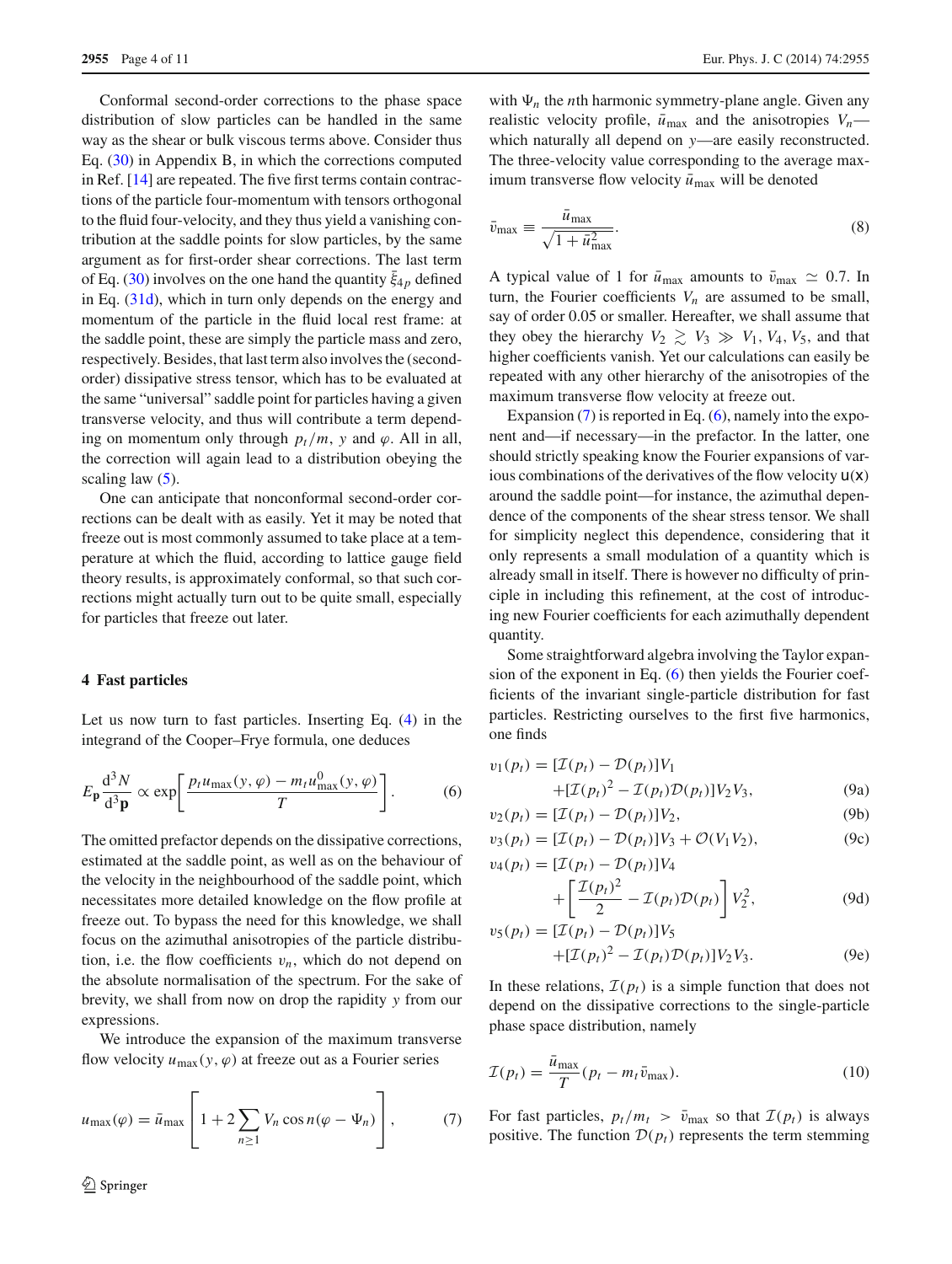from the dissipative contributions  $\delta f$  to the phase space distributions, and it vanishes when these are absent, that is, for particles freezing out from an ideal fluid. The actual form of  $D(p_t)$ , in particular the functional dependence on  $p_t$ , directly reflects that of  $\delta f$ . We give as an example the function  $\mathcal{D}(p_t)$ resulting from considering only first-order shear viscous corrections as given by Grad's prescription in Appendix C. More generally, one can compute  $\mathcal{D}(p_t)$  starting from any ansatz for  $\delta f$ . This can then be compared with the shape constrained from experimental results as we explain below.

Before that, let us discuss Eqs. [\(9\)](#page-3-3), starting with the "ideal case" when dissipative effects vanish, i.e.  $\mathcal{D}(p_t) = 0$ . Equations  $(9b)$  and  $(10)$  then reduce to Eq.  $(8)$  of Ref.  $[6]$  $[6]$  for  $v_2(p_t)$ . Similarly, one recovers the nonlinear ideal relations  $v_4(p_t) \simeq v_2(p_t)^2/2$  [\[6](#page-10-5)] and  $v_5(p_t) \simeq v_2(p_t)v_3(p_t)$  [\[8](#page-10-7)], valid in the large  $p_t$  regime where the linear contributions to these higher harmonics become negligible.

For particles freezing out of a dissipative fluid,  $\mathcal{D}(p_t)$  is now non-zero. Another change, which is not reflected in our notations, affects the average  $\bar{u}_{\text{max}}$  and Fourier coefficients  $V_n$  of the maximum flow velocity at freeze out, which do depend on the amount of dissipation along the system evolution. In the following discussion, we take the values of these quantities as fixed, and we only consider the effect of including  $\mathcal{D}(p_t)$  or not.

First, one sees at once that when  $\mathcal{D}(p_t) > 0$ , its inclusion leads to a decrease of every flow harmonic [\(9\)](#page-3-3). Now, the actual sign of  $\mathcal{D}(p_t)$  depends on the flow profile at freeze out. In existing hydrodynamical simulations, it has turned out to be positive, as hinted at in particular by the decrease of  $v_2(p_t)$  at large transverse momentum and midrapidity, which a posteriori explains our choice of signs in Eqs. [\(9\)](#page-3-3). There are, however, theoretical grounds to expect that the bulk viscous contribution to  $\mathcal{D}(p_t)$  could change sign [\[21](#page-10-17)]—although it is not clear whether this should happen into the fast particle region—, so that probably no definite statement can be made.

Among Eqs. [\(9\)](#page-3-3), some show obvious similarities. Thus, Eqs. [\(9b\)](#page-3-4) and [\(9c\)](#page-3-4) predict a constant ratio  $v_3(p_t)/v_2(p_t)$  in case the hierarchy  $V_3 \sim V_2 \gg V_1$  holds.<sup>2</sup> Likewise, Eqs. [\(9a\)](#page-3-4) and [\(9e\)](#page-3-4) are very similar and predict analogous  $v_1(p_t)$  and  $v_5(p_t)$  in the regime where the linear contributions to these harmonics become negligible with respect to the  $V_2V_3$  term. Let us emphasise that these similarities between different flow harmonics hold in the regime of fast particles, i.e. far

from  $\mathbf{p}_t = \mathbf{0}$ , where the analyticity of the momentum distribution induces different scaling behaviours for each flow harmonic [\[22\]](#page-10-19).

Another finding from Eqs. [\(9\)](#page-3-3) is that the nonlinear relations valid in the ideal case no longer hold. Thus,  $v_4(p_t)/v_2(p_t)^2$  is now smaller than  $\frac{1}{2}$  when  $V_4$  can be neglected and, more generally, this ratio is decreased by the inclusion of the dissipative correction at freeze out  $\mathcal{D}(p_t)$ , whether or not  $V_4$  is taken into account. In contrast, when neglecting  $V_5$  the ratio  $v_5(p_t)/v_2(p_t)v_3(p_t)$  increases for  $D(p_t) \neq 0$  and is thus larger than the "ideal" value of 1. These qualitative results are borne out by results either from a Boltzmann transport model [\[23\]](#page-10-20) or from hydrodynamical simulations [\[8](#page-10-7)[,24](#page-10-21)].

The nonlinear relations can actually be exploited for more quantitative results, still in the case of negligible linear contributions. Thus, one finds from Eqs.  $(9b)$ ,  $(9c)$  and  $(9e)$ 

<span id="page-4-2"></span>
$$
\frac{v_5(p_t) - v_2(p_t)v_3(p_t)}{v_3(p_t)} = \mathcal{D}(p_t)V_2,
$$
\n(11)

<span id="page-4-3"></span>or similarly, using Eqs. [\(9b\)](#page-3-4)–[\(9d\)](#page-3-4)

$$
v_2(p_t)^2 - 2v_4(p_t) = \mathcal{D}(p_t)^2 V_2^2.
$$
 (12)

That is, one can isolate the dissipative contribution from decoupling to  $v_2(p_t)$ —and more generally, the term  $\mathcal{D}(p_t)$ . Here we gave two independent relations from which the dissipative term can be experimentally constrained and then compared with the functional form derived from a functional ansatz for  $\overline{\delta f}$ .

## <span id="page-4-0"></span>**5 Discussion**

In the previous two sections, we investigated the effect of the dissipative correction  $\delta f$  to the phase space distribution of particles at freeze out on the particle spectrum.

We first found that for slow particles, which are emitted by a fluid region moving at the same velocity, the results valid in the ideal case are qualitatively not modified by dissipative effects: spectra for different particles coincide, up to a multiplicative factor, when considered as a function of transverse velocity  $p_t/m$ ; and this implies mass ordering of the flow harmonics. This result starts bridging the gap between the limiting cases of ideal fluid dynamics on the one side [\[6\]](#page-10-5) and Boltzmann transport calculations with very few scatterings per particle on the other side [\[25\]](#page-10-22), in which the role of velocity as scaling variable was emphasised.

For fast particles, we focussed on the anisotropic flow coefficients  $v_n(p_t)$ . Here, we recovered the qualitative behaviours already identified in numerical simulations for both "linearly" and "nonlinearly responding" harmonics. In

<span id="page-4-1"></span><sup>2</sup> We checked for such a regularity in the ALICE data for identified particles in semi-peripheral Pb–Pb collisions and found that the ratio  $v_3(p_t)/v_2(p_t)$  for kaons and (anti)protons is identical in the transverse momentum range where they are "fast"; the ratio is however not constant, but increasing. This might be due to the fact that in the considered centrality range, the hierarchy of flow harmonics does not hold, so that the nonlinear  $V_1V_2$  contribution to  $v_3(p_t)$  starts playing a role. In the absence of the relevant  $v_1(p_t)$  data, we could not investigate this idea further.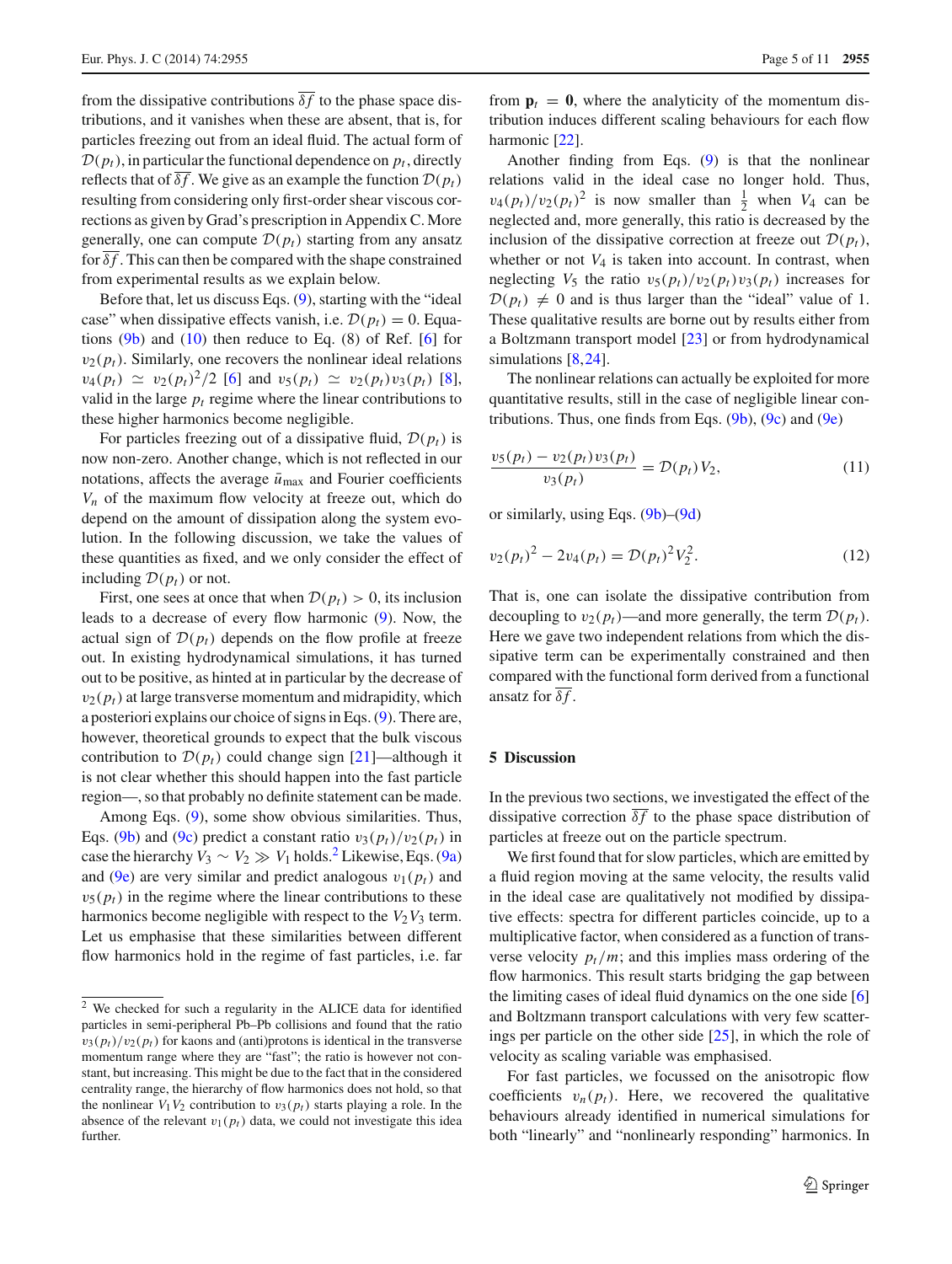addition, we showed that by investigating appropriate combinations of several flow harmonics—involving a nonlinear one and the linear ones that contribute to it—, one could ideally reconstruct from the data the momentum dependence of  $\delta \bar{f}$ . We only gave two examples  $(11)$  or  $(12)$  of such relations, but other can be derived, in particular by generalizing our present "single-particle" study to multiparticle correlations.

To gauge the validity of our results, especially of the relations found for fast particles, we tested them on the flow coefficients arising from the numerical integration over a threedimensional freeze-out hypersurface  $\Sigma$  of some flow profile. More precisely, we took for  $\Sigma$  an infinite (along the longitudinal axis) azimuthally symmetric cylinder of radius *R*, at a constant proper time  $\tau_{f.o.}$ . Using as space-time coordinates the proper time  $\tau$ , cylindrical coordinates  $r$ ,  $\phi$  and space-time rapidity  $\eta_s$ , we assumed for the fluid velocity on  $\Sigma$  a generalised blast wave-like profile for the radial coordinate [\[26,](#page-10-23)[27\]](#page-10-24)

<span id="page-5-1"></span>
$$
u^{r}(r,\phi) = \bar{u}_{\max}\frac{r}{R}\left(1+2\sum_{n=1}^{5}V_{n}\cos n\phi\right),\qquad(13)
$$

together with  $u^{\phi} = u^{\eta} = 0$  in the azimuthal and  $\eta_s$  directions, as well as naturally  $u^{\tau} = \sqrt{1 + (u^r)^2}$  in the timelike direction. From this expression, one directly reads off the maximal transverse velocity [cf. Eq.  $(7)$ ]. The plots presented below were obtained with the values  $R = 7.5$  fm,  $\tau_{f.o.}$  = 5.25 fm/c,  $T_0$  = 160 MeV,  $\bar{u}_{max}$  = 0.55 and  $V_2 = 0.05$ —corresponding to the choice made in Ref.  $[12]$  and additionally  $V_3 = 0.05$  and all other  $V_n = 0$ . We performed tests with other values, without changing the findings we now report.

With such a choice of flow profile, seven out of the ten different components of the shear viscous stress tensor  $\pi_{\text{shear}}^{\mu\nu}$ are non-zero. Nevertheless, in our saddle-point approximation we only keep  $\pi_{\text{shear}}^{rr}$  as explained in Appendix C. With the relatively small chosen value of  $\bar{u}_{\text{max}}$  and with a ratio  $\eta/s = 0.16$ , the coefficient  $C'_{\text{shear}}$  defined in that appendix is of order 0.6, which ensures that some of the terms we have neglected in deriving the correction term [\(34\)](#page-10-25) remain small as long as  $p_t$  (or more accurately  $p_t - m_t\bar{v}_{\text{max}}$ ) is not too large. One can naturally depart from this assumption, at the cost of considering a more lengthy formula for the correction  $\mathcal{D}(p_t)$ .

Given this set up for our numerical toy model for the Cooper–Frye distribution, we can compare its results with the findings within the saddle-point approximation, focussing on fast particles—that is, on the region  $p_t \gtrsim 0.6$  GeV/c for pions. To begin with a blunt statement, the saddle-point behaviours [\(9\)](#page-3-3) represent a bad approximation to those of the numerical simulation in the  $p_t$  range which seems reasonable for the comparison to experimental data. To list a few discrepancies, which already appear for the decoupling from an ideal fluid:  $v_2(p_t)$  in the exact blast wave model grows quadrati-



<span id="page-5-0"></span>**Fig. 1** Difference between the values of the pion elliptic flow  $v_2(p_t)$  in the ideal and shear viscous cases, for a full computation of the Cooper– Frye integral (*dashed*) or within the saddle-point approximation (*full curve*)

cally at low  $p_t$  (for pions, until about  $1-1.5$  GeV/c), while Eq. [\(9b\)](#page-3-4) is almost linear. Equations [\(9b\)](#page-3-4) and [\(9c\)](#page-3-4) predict parallel behaviours for  $v_2(p_t)$  and  $v_3(p_t)$ —with our choice of values for  $V_2$  and  $V_3$ , they should be equal—, while the full computation gives  $v_3(p_T)$  significantly smaller [the ratio  $v_3(p_t)/v_2(p_t)$  for pions grows from 0.5 at 1 GeV/c to 0.8 at 3 GeV/c]. Below 3 GeV/c, the "exact" (we shall from now on use this short formulation)  $v_1(p_t)$  and  $v_4(p_t)$  differ by more than a factor 2, while Eqs.  $(9a)$  and  $(9d)$  give them equal; on the other hand, the exact  $v_4(p_t)$  almost equals  $v_5(p_t)$ , while relations [\(9\)](#page-3-3) predict a factor 2 in the ideal case. In short, the approximations [\(9\)](#page-3-3) are quite unsatisfactory below 3 GeV/c. Let us, however, note that they become much better above 5 GeV/c, as was actually already observed for the nonlinear relations between higher harmonics and the lower ones in realistic hydrodynamical computations [\[8\]](#page-10-7). This region is probably not relevant for comparison to experimental data, but might help with the understanding of numerical fluid dynamics simulations.

Despite our having just criticised the "absolute" predictions [\(9\)](#page-3-3), we shall now argue that the saddle-point approximation captures the effect of dissipative effects at freeze out in an astonishingly good manner. To illustrate this point, we display in Fig. [1](#page-5-0) the difference between the ideal and shear viscous  $v_2(p_t)$ —computed with the same values of all parameters listed below Eq.  $(13)$ , in particular  $\bar{u}_{\text{max}}$ —as given by the exact numerical integration of the Cooper–Frye integral (dashed curve). This difference should only reflect the effect of the dissipative correction  $\delta f$ , which within our saddle-point calculation, represented by the full curve, is simply  $\mathcal{D}(p_t) V_2$ , with  $\mathcal{D}(p_t)$  given by Eq. [\(34\)](#page-10-25). The agreement between the numerical and analytical results is obviously excellent, especially when keeping in mind that the  $v_2(p_t)$  values themselves are quite poorly approximated by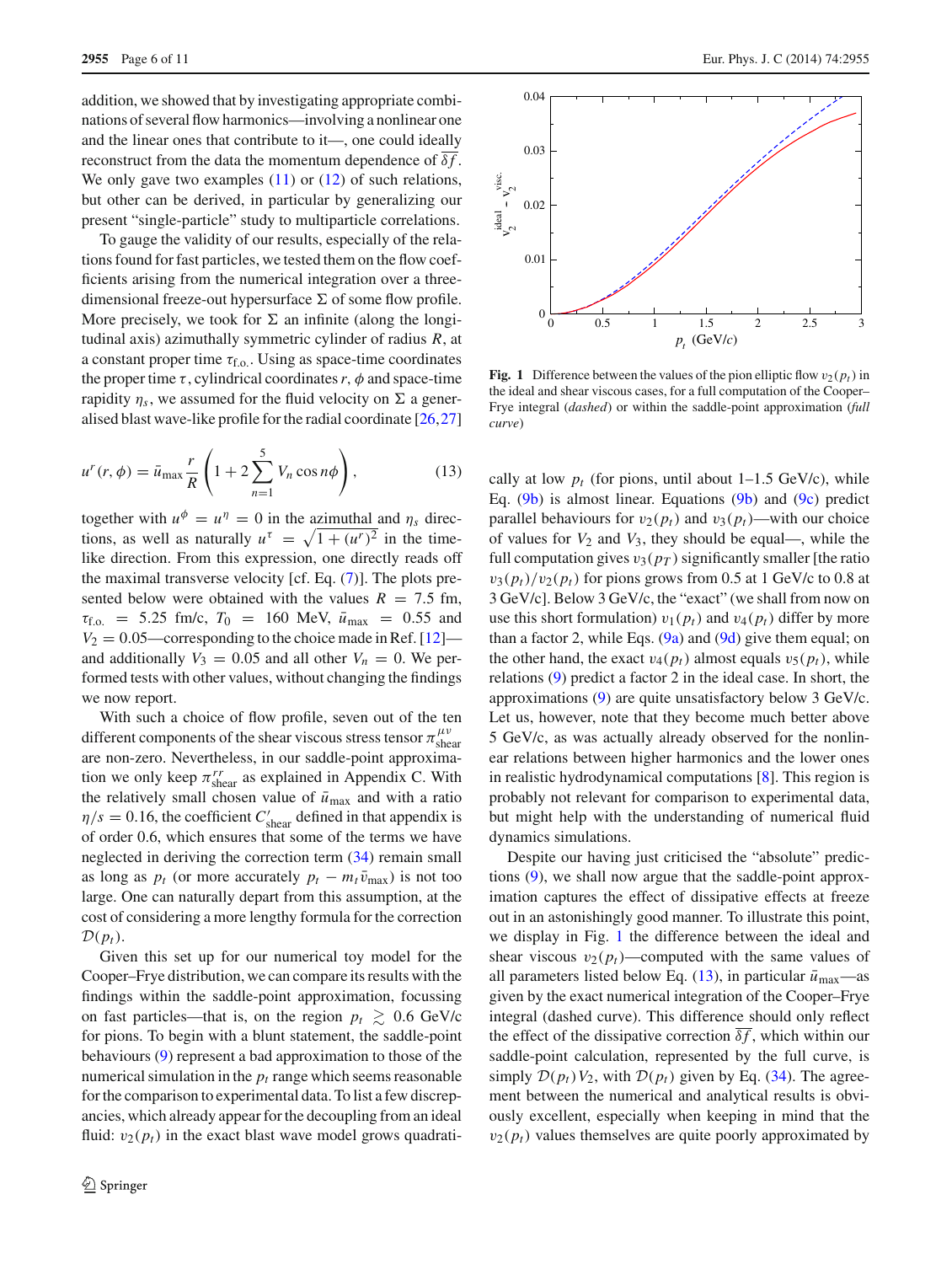

<span id="page-6-0"></span>**Fig. 2** Same as Fig. [1](#page-5-0) for triangular flow  $v_3(p_t)$ 

the saddle-point calculation. Note that the growing departure between the two curves above 2 GeV/c arises from our having discarded terms in deriving the simple formula [\(34\)](#page-10-25) and can be cured by including more terms. On the other hand, we have no explanation for the excellent agreement at low momentum, outside the regime of fast particles.

As mentioned above, the exact  $v_2(p_t)$  and  $v_3(p_t)$  are quite different from each other, in contrast to the saddle-point prediction. In Fig. [2,](#page-6-0) we show the difference of the ideal and viscous  $v_3(p_t)$ , analogous to Fig. [1.](#page-5-0) Again, the saddle-point result  $\mathcal{D}(p_t) V_3$  provides a good approximation to the full computation, especially given that the saddle-point calculation for either of the  $v_3(p_t)$  is too large by a factor of about two or more across this  $p_t$  range.

Figures [1](#page-5-0) and [2](#page-6-0) show that the saddle-point calculation correctly approximates the correction arising from the additive dissipative term at freeze out. The displayed quantities are, however, not experimental observables and thus this particular result can only be of use for numerical simulations, in which the corrections can be turned on or off at will. In contrast, the combinations on the left-hand sides (lhs) of Eqs. [\(11\)](#page-4-2) and [\(12\)](#page-4-3) only involve measurable quantities. In Fig. [3,](#page-6-1) we show the squared lhs of Eq.  $(11)$  and the lhs of Eq. [\(12\)](#page-4-3), computed within our exact freeze-out model with shear viscosity. From those equations, they should be equal, namely to the squared dissipative contribution to  $v_2(p_t)$ . The danger here is that these combinations of flow coefficients do not vanish when computed with the harmonics  $v_n(p_t)$  obtained in "exact" calculations without dissipative correction—and accordingly they are about a factor of 2–3 larger than  $[D(p_t) V_2]^2$ . This is somewhat disappointing, yet we view the good agreement—which persists for other sets of parameters—between the two curves in Fig. [3](#page-6-1) as a hint that the displayed quantities open the possibility to pin down the effects of dissipation at decoupling, although we could not



<span id="page-6-1"></span>Fig. 3 Combinations of flow harmonics [*full* squared lhs of Eq. [\(11\)](#page-4-2); dashed lhs of Eq. [\(12\)](#page-4-3)] for pions in a full computation of the Cooper-Frye integral with viscous corrections

come up with a crisp mathematical argument to substantiate that statement.

Now, in this paper, we have admittedly left aside a few phenomena, which could spoil the validity of our findings. Initial-state fluctuations are probably not hard to deal with, as their effect is to add analysis-method-dependent multiplicative coefficients [\[8,](#page-10-7)[23\]](#page-10-20)—related to the initial eccentricities, and which can be deduced from the study of integrated flow or from that of slow particles—in front of the flow harmonics in relations  $(11)$  or  $(12)$ .

A possibly more worrisome effect is that of rescatterings, if any, after the fluid-particle transition, which might blur the relations by contributing some more anisotropic flow. Again, we think this difficulty can be handled, first by exploiting particles that rescatter less and secondly by gauging the influence of hadronic collisions in transport models. Here we wish to mention an interesting possibility: by investigating particles with different cross sections, i.e. that decouple at different stages of the evolution, one could ideally hope to map—once the functional form of  $\delta f$  is known, although it admittedly depends on the particle type!—the temperature dependence of the transport coefficients in some region in the hadronic phase. In the future, we wish to investigate this idea within more realistic numerical simulations.

**Acknowledgments** We thank Ulrich Heinz, Tetsufumi Hirano, Scott Pratt and Raimond Snellings for their questions and comments to preliminary presentations of this work, which hopefully helped us clarify some points of our message.

**Open Access** This article is distributed under the terms of the Creative Commons Attribution License which permits any use, distribution, and reproduction in any medium, provided the original author(s) and the source are credited.

Funded by SCOAP<sup>3</sup> / License Version CC BY 4.0.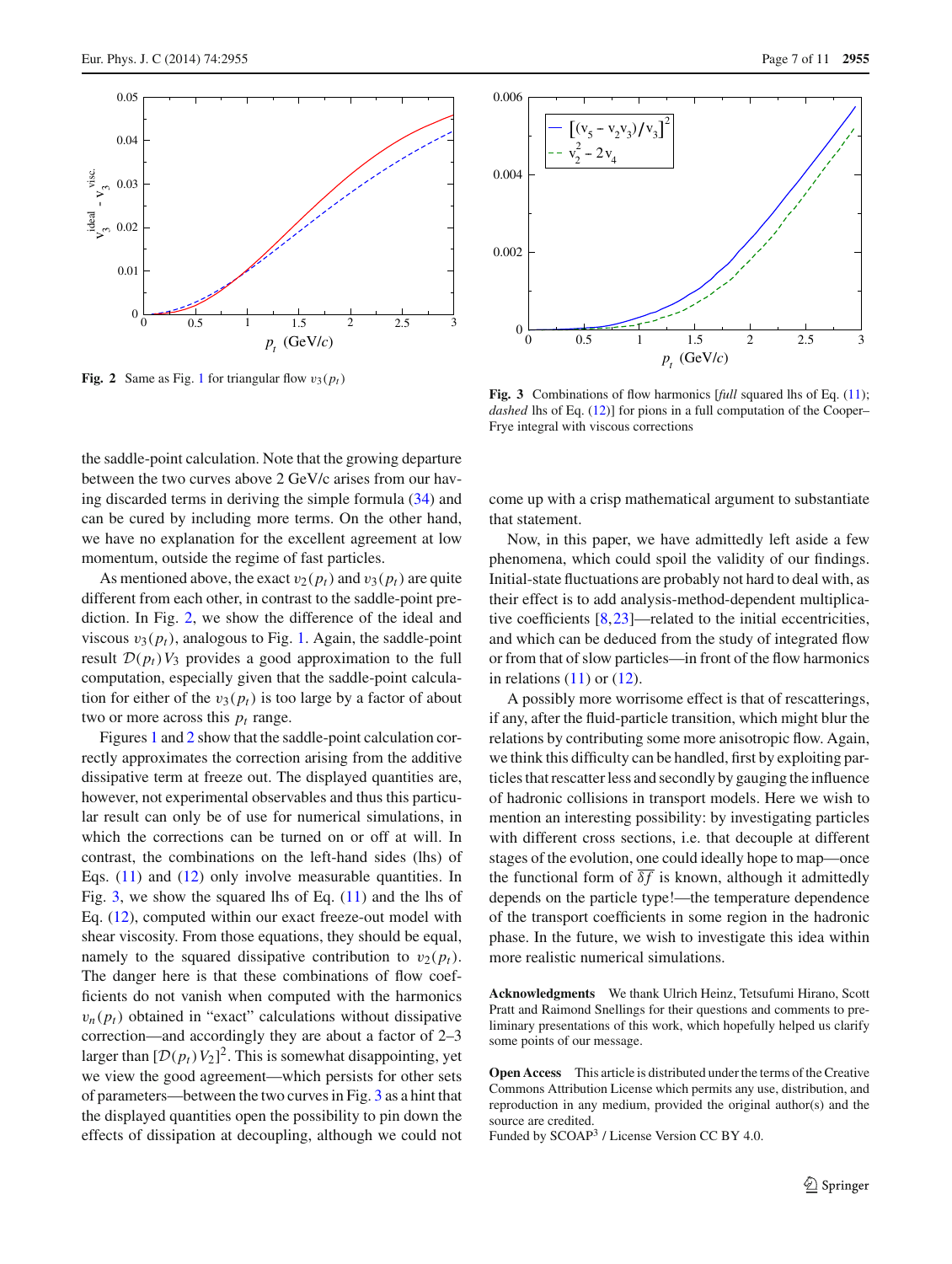#### **Appendix A: Details of the saddle-point calculations**

In this appendix, we give the main steps of the saddlepoint calculations of the Cooper–Frye integral. For the sake of brevity, the x dependence of the velocity will often be dropped in the following.

Let  $\mathbf{p}_t$  und y be the transverse momentum and longitudinal rapidity of an emitted particle of mass *m* in a fixed "laboratory" frame and  $m_t$  its transverse mass. We denote by  $\mathbf{u}_t$  resp.  $y_f$  the transverse component resp. longitudinal rapidity of the fluid four-velocity, whose timelike component is then given by  $\sqrt{1 + \mathbf{u}_t^2 \cosh y_f}$ , as follows from the normalisation  $u_{\mu}u^{\mu} = 1$ . Eventually,  $\varphi$  resp.  $\varphi_f$  stands for the azimuth of the particle transverse momentum resp. of the fluid transverse velocity with respect to some fixed axis.

With these notations, one quickly finds

$$
\mathbf{p} \cdot \mathbf{u} = m_t \sqrt{1 + \mathbf{u}_t^2} \cosh(y - y_f) - \mathbf{p}_t \cdot \mathbf{u}_t
$$
  
=  $m_t \sqrt{1 + u_t^2} \cosh(y - y_f) - p_t u_t \cos(\varphi - \varphi_f),$  (14)

with  $p_t = |\mathbf{p}_t|, u_t = |\mathbf{u}_t|$ .

It is convenient to introduce the transverse rapidity  $y_{f,t}$ of the fluid—defined through  $u_t = \sinh y_{t,t}$ —and that of the emitted particle,  $y_t$ , which obeys  $m_t = m \cosh y_t$ ,  $p_t =$ *m* sinh  $y_t$ . With their help, the inner product [\(14\)](#page-7-0) becomes

$$
\mathsf{p} \cdot \mathsf{u} = m \cosh y_t \cosh y_{f,t} \cosh(y - y_f) - m \sinh y_t \sinh y_{f,t} \cos(\varphi - \varphi_f).
$$
 (15)

Minimising  $p \cdot u$  with respect to  $y_f$  or  $\varphi_f$  is trivial and gives the conditions

$$
y_f = y \quad \text{and} \quad \varphi_f = \varphi. \tag{16}
$$

The former means that the time and longitudinal components (in a Cartesian coordinate system) of the particle four-momentum and the fluid four-velocity obey  $p^z/p^0$  =  $u^2/u^0$  (= tanh *y*) at the point(s) of the freeze-out surface where  $p \cdot u(x)/T$  is minimal. In turn, the equality  $\varphi_f = \varphi$ means that the transverse components of the corresponding four-vectors are parallel at that (those) emission point(s).

Straightforward computations yield the second derivatives of  $p \cdot u(x)$  with respect to either  $y_f$  or  $\varphi_f$ ; at the minimum, their respective values are

<span id="page-7-2"></span>
$$
\left. \frac{\partial^2 (\mathbf{p} \cdot \mathbf{u})}{\partial y_f^2} \right|_{\text{min}} = m \cosh y_t \cosh y_{f,t}, \qquad (17a)
$$

$$
\left. \frac{\partial^2 (\mathbf{p} \cdot \mathbf{u})}{\partial \varphi_f^2} \right|_{\text{min}} = m \sinh y_t \sinh y_{f,t}.
$$
 (17b)

Under conditions [\(16\)](#page-7-1), the inner product of particle fourmomentum and fluid four-velocity reads

<span id="page-7-3"></span>
$$
\mathsf{p} \cdot \mathsf{u} = m \cosh y_t \cosh y_{f,t} - m \sinh y_t \sinh y_{f,t}
$$
  
=  $m \cosh(y_t - y_{f,t}),$  (18)

which is clearly minimal when  $y_t - y_{f,t}$  is smallest. Note that the first line can also be rewritten as

$$
\mathsf{p} \cdot \mathsf{u} = m_t \cosh y_{f,t} - p_t \sinh y_{f,t}.\tag{19}
$$

Instead of characterizing the transverse components of four-vectors—particle momentum or fluid velocity—through the azimuthal angle and transverse rapidity, one may adopt the same choice as in Ref. [\[6\]](#page-10-5). Fixing the four-momentum of the emitted particle—or actually, its transverse momentum  $p_t$ —, one considers the components of the transverse fluid velocity parallel and orthogonal to  $\mathbf{p}_t$ , denoted respectively by  $u_{\parallel}$  and  $u_{\perp}$ . In that coordinate system, Eq. [\(14\)](#page-7-0) reads

<span id="page-7-0"></span>
$$
\mathsf{p} \cdot \mathsf{u} = m_t \sqrt{1 + u_{\parallel}^2 + u_{\perp}^2} \cosh(y - y_f) - p_t u_{\parallel}, \tag{20}
$$

which is obviously minimum when

$$
y_f = y \quad \text{and} \quad u_{\perp} = 0,\tag{21}
$$

equivalent to the conditions of Eq. [\(16\)](#page-7-1) and resulting in

<span id="page-7-4"></span>
$$
\mathsf{p} \cdot \mathsf{u} = m_t \sqrt{1 + u_{\parallel}^2} - p_t u_{\parallel},\tag{22}
$$

<span id="page-7-1"></span>whose minimum is reached when  $v_{\parallel} \equiv u_{\parallel}/\sqrt{1 + u_{\parallel}^2}$  is as close as possible to  $p_t/m_t$ —which naturally amounts to  $y_t$  –  $y_{f,t}$  being smallest. The second derivatives of  $p \cdot u(x)$  with respect to either  $y_f$  or  $u_{\perp}$  at the minimum are

$$
\left. \frac{\partial^2 (\mathbf{p} \cdot \mathbf{u})}{\partial y_f^2} \right|_{\text{min}} = m_t \sqrt{1 + u_{\parallel}^2},\tag{23a}
$$

$$
\left. \frac{\partial^2 (\mathbf{p} \cdot \mathbf{u})}{\partial u_\perp^2} \right|_{\text{min}} = \frac{m_t}{\sqrt{1 + u_\parallel^2}}.
$$
 (23b)

We now proceed with the minimisation of  $p \cdot u(x)$  and discuss the distinction between slow and fast particles.

#### A.1 Slow particles

If there is a point on the freeze-out hypersurface such that  $y_{f,t}(\mathbf{x}) = y_t$ —which in the terminology introduced in Ref. [\[6](#page-10-5)] defines "slow particles"—then it gives the minimum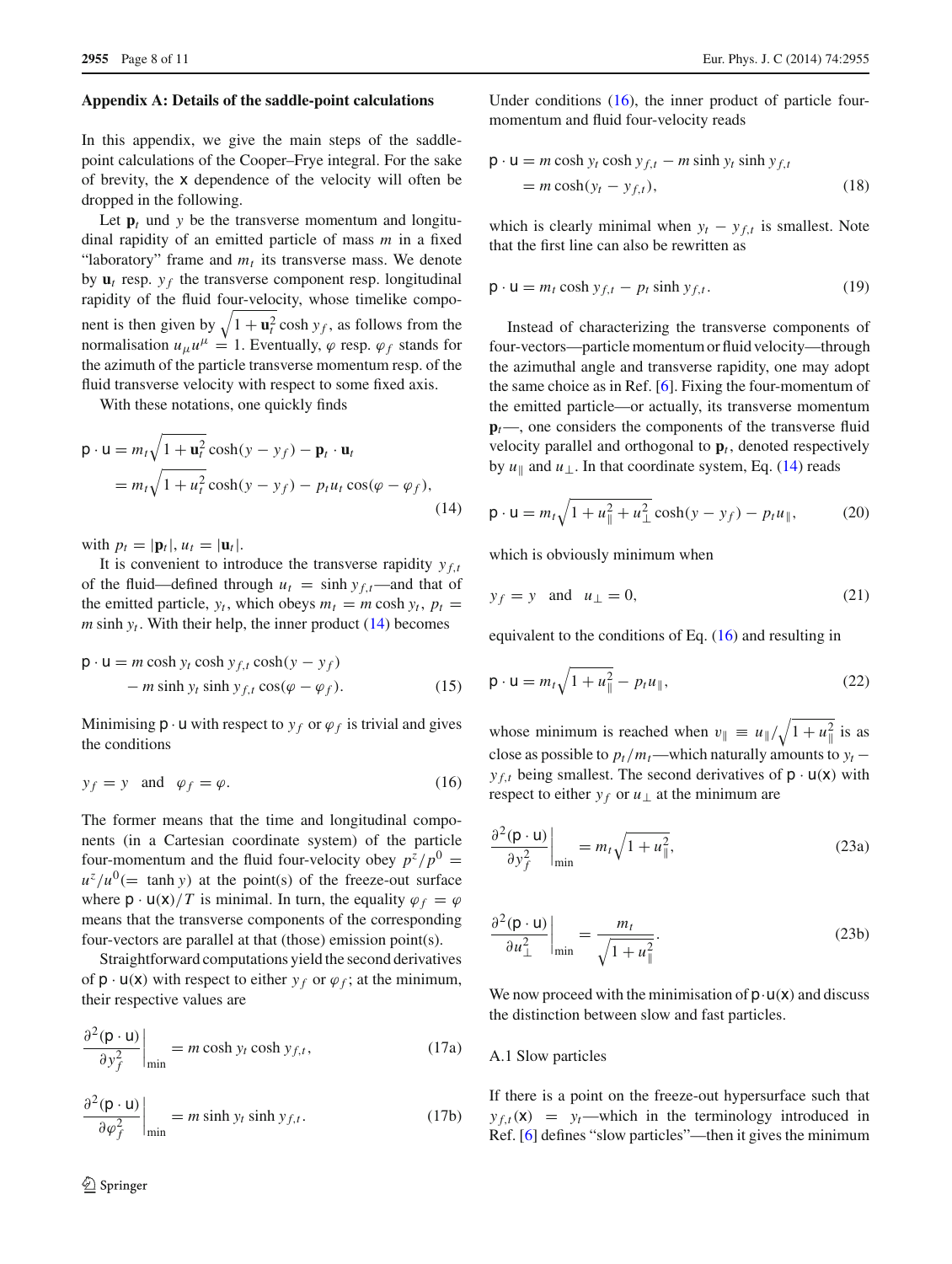of  $p \cdot u(x)$ , which simply equals *m* [see Eq. [\(3\)](#page-2-1)]. As thus, this constitutes the saddle point  $x_{s.p.}$  of the Cooper–Frye integral.

One easily checks that conditions [\(16\)](#page-7-1) together with  $y_{f,t} = y_t$  are equivalent to the relation  $p^{\mu} = mu^{\mu}(x_{s,p})$ at the saddle point(s). The second derivative of  $p \cdot u(x)$  with respect to  $y_{f,t}$  is trivially equal to  $p \cdot u(x)$  itself. Making the substitution  $y_{f,t} = y_t$  in Eq. [\(14\)](#page-7-2) yields for the non-vanishing second derivatives at the saddle point

$$
\left. \frac{\partial^2 (\mathbf{p} \cdot \mathbf{u})}{\partial y_f^2} \right|_{\text{min}} = m \cosh^2 y_t = \frac{m_t^2}{m},\tag{24a}
$$

$$
\left. \frac{\partial^2 (\mathbf{p} \cdot \mathbf{u})}{\partial \varphi_f^2} \right|_{\text{min}} = m \sinh^2 y_t = \frac{p_t^2}{m},\tag{24b}
$$

$$
\frac{\partial^2 (\mathbf{p} \cdot \mathbf{u})}{\partial y_{f,t}^2} \bigg|_{\text{min}} = m \quad \text{for slow particles.} \tag{24c}
$$

Equivalently, in the  $\mathbf{p}_t$ -attached coordinate system with  $(u_{\parallel},$ *u*<sub>⊥</sub>) components, the identity  $y_{f,t} = y_t$  becomes  $v_{\parallel} =$  $p_t/m_t$ , and the second derivatives of  $p \cdot u(x)$  at the minimum read

$$
\left. \frac{\partial^2 (\mathbf{p} \cdot \mathbf{u})}{\partial y_f^2} \right|_{\text{min}} = \frac{m_t^2}{m},\tag{25a}
$$

$$
\left. \frac{\partial^2 (\mathbf{p} \cdot \mathbf{u})}{\partial u_\perp^2} \right|_{\text{min}} = m,
$$
\n(25b)

$$
\frac{\partial^2 (\mathbf{p} \cdot \mathbf{u})}{\partial u_{\parallel}^2} \bigg|_{\text{min}} = \frac{m^3}{m_t^2} \quad \text{for slow particles.} \tag{25c}
$$

In the saddle-point calculation, these derivatives, divided by *T* , become the inverse widths of Gaussians which are integrated over.

To ensure the validity of the saddle-point approximation, the higher terms in the Taylor expansion of  $p \cdot u(x)/T$  should be negligible compared to the quadratic ones. Considering for instance the derivatives with respect to the transverse rapidity, the odd ones vanish at the saddle point while the even ones all are equal to  $m/T$ , as shown by Eq. [\(18\)](#page-7-3). Fixing momentarily  $y_f$  and  $\varphi_f$  to their saddle-point values, one thus has

$$
\frac{p \cdot u(x)}{T} \sim \frac{m}{T} + \frac{m}{T} \frac{(y_{f,t} - y_t)^2}{2} + \frac{m}{T} \frac{(y_{f,t} - y_t)^4}{4!} + \cdots
$$

The quadratic term in this expression is at most unity for values of  $y_{f,t} - y_t \leq \sqrt{T/m}$ . The quartic term is then much smaller than the quadratic one provided  $m \gg T$ . This strong inequality constitutes a second condition—besides that regarding their transverse velocity—to be fulfilled by slow particles for the saddle-point calculation to hold.

#### A.2 Fast particles

For "fast particles", defined as those whose transverse velocity is larger than the maximal transverse velocity  $u_{\text{max}}(y_f, \varphi_f)$  reached by the fluid flowing in the same direction,  $p \cdot u(x)$  is minimal when the fluid transverse velocity takes its maximum value along that direction, namely  $y_{f,t}^{\max}(y_f, \varphi_f) = \ln[u_{\max}(y_f, \varphi_f) + u_{\max}^0(y_f, \varphi_f)],$  where we have defined  $u_{\text{max}}^0(y_f, \varphi_f) = \sqrt{1 + u_{\text{max}}(y_f, \varphi_f)^2}$ . This gives the value of the product  $(15)$  at the corresponding point on the freeze-out hypersurface, namely

$$
\mathsf{p} \cdot \mathsf{u}(\mathsf{x}_{\mathrm{s.p.}}) = m \cosh y_t u_{\mathrm{max}}^0(y, \varphi) - m \sinh y_t u_{\mathrm{max}}(y, \varphi),\tag{26}
$$

which is equivalent to Eq. [\(4\)](#page-2-2). At that saddle point, one also finds the first derivative

$$
\left. \frac{\partial (\mathbf{p} \cdot \mathbf{u})}{\partial y_{f,t}} \right|_{\text{min}} = m_t u_{\text{max}}(y, \varphi) - p_t u_{\text{max}}^0(y, \varphi), \tag{27a}
$$

or equivalently, in the **p***t*-attached coordinate system of Ref. [\[6\]](#page-10-5),

$$
\left. \frac{\partial (\mathbf{p} \cdot \mathbf{u})}{\partial u_{\parallel}} \right|_{\text{min}} = m_t v_{\text{max}}(y, \varphi) - p_t,
$$
 (27b)

with  $v_{\text{max}}(y, \varphi) \equiv u_{\text{max}}(y, \varphi)/u_{\text{max}}^0(y, \varphi)$ . The latter expression shows at once that this derivative is negative, since  $p_t/m_t > v_{\text{max}}(y, \varphi)$ . As for slow particles, the other first two derivatives vanish.

In turn the non-vanishing second derivatives are

$$
\left. \frac{\partial^2 (\mathbf{p} \cdot \mathbf{u})}{\partial y_f^2} \right|_{\text{min}} = m_t u_{\text{max}}^0(y, \varphi), \tag{28a}
$$

$$
\left. \frac{\partial^2 (\mathbf{p} \cdot \mathbf{u})}{\partial \varphi_f^2} \right|_{\text{min}} = p_t u_{\text{max}}(y, \varphi), \tag{28b}
$$

$$
\frac{\partial^2 (\mathbf{p} \cdot \mathbf{u})}{\partial y_{f,t}^2} \bigg|_{\text{min}} = m_t u_{\text{max}}^0(y, \varphi) - p_t u_{\text{max}}(y, \varphi)
$$
 (28c)  
for fast particles.

The second derivative with respect to  $y_{f,t}$  is actually irrelevant for the saddle-point calculation, since the corresponding first derivative does not vanish and thus is the leading term of the approximation. It is, however, important to determine the region of validity of the approximation. Writing, with  $y_f$  and  $\varphi_f$  fixed to their saddle-point values (note that  $y_{f,t} - y_t \leq 0$ , so that the linear term is actually positive despite the negative derivative)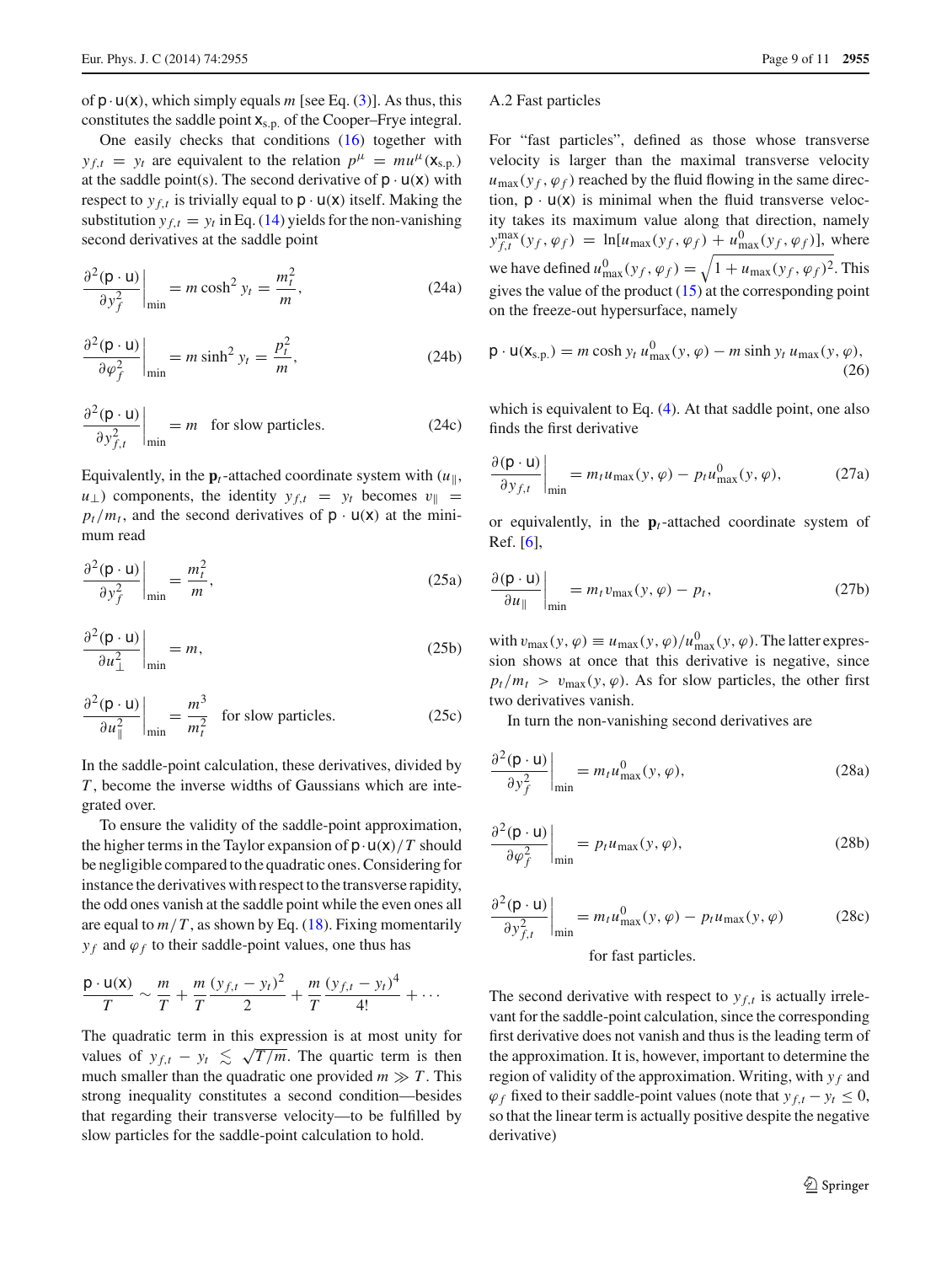$$
\frac{p \cdot u(x)}{T} \sim \frac{m_t u_{\text{max}}^0 - p_t u_{\text{max}}}{T} - \frac{p_t u_{\text{max}}^0 - m_t u_{\text{max}}}{T} (y_{f,t} - y_t) + \frac{m_t u_{\text{max}}^0 - p_t u_{\text{max}}}{T} \frac{(y_{f,t} - y_t)^2}{2} + \cdots,
$$

one finds that the quadratic term is negligible compared to the linear one provided

$$
\frac{(m_t u_{\text{max}} - p_t u_{\text{max}}^0)^2}{m_t u_{\text{max}}^0 - p_t u_{\text{max}}} \gg T.
$$
\n(29)

This is the criterion—actually more stringent than the condition  $p_t > m_t v_{\text{max}}$ —which gives the validity region of the saddle-point approximation for fast particles.

# **Appendix B: Conformal second-order correction to the phase space distributions**

To make this paper more self-contained, we gather hereafter the expression of the conformal second-order correction to the phase space distribution as computed within the relaxation time approximation by Teaney and Yan [\[14](#page-10-14)], to whose paper we refer the reader for more details. Note that we give here the relative correction  $\overline{\delta f}^{(2)}$ , while equations (2.30) and (2.31) of Ref. [\[14\]](#page-10-14) relate to the absolute correction  $\delta f^{(2)} = \overline{\delta f}^{(2)} \times f_0$ . Accordingly, the scalar quantities  $\bar{\chi}_{ip}$ ,  $\bar{\xi}_{jp}$  we discuss below differ from their counterparts  $\chi_{ip}, \xi_{jp}$ in Ref. [\[14\]](#page-10-14).

We denote by  $\pi^{\mu\nu}$  the dissipative stress tensor up to second order in the conformal case, that is, including not only the first-order correction proportional to  $\eta$ , but also the secondorder terms involving the relaxation time  $\tau_{\pi}$  and the "usual" coefficients  $\lambda_1, \lambda_2, \lambda_3$  [\[28](#page-10-26)].  $\Delta^{\mu\nu}$  is the projector on the local rest frame, i.e. orthogonal to the fluid four-velocity, and  $\nabla^{\mu}$  $\Delta^{\mu\nu}\partial_{\nu}$  denotes the spatial derivatives in that frame.

With these notations, the conformal second-order relative correction to the phase space distribution at freeze out reads

$$
\overline{\delta f}^{(2)} = \frac{\bar{\chi}_{1p}}{\eta^2} \frac{p^{\mu_1} p^{\mu_2} p^{\mu_3} p^{\mu_4}}{T^6} \pi_{\langle \mu_1 \mu_2 \pi_{\mu_3 \mu_4} \rangle} \n+ \frac{\bar{\chi}_{2p}}{\eta} \frac{p^{\mu_1} p^{\mu_2} p^{\mu_3}}{T^5} \n\times \left[ \frac{6}{T} \pi_{\langle \mu_1 \mu_2} \nabla_{\mu_3 \rangle} T - \nabla_{\langle \mu_1 \pi_{\mu_2 \mu_3} \rangle} \right] \n+ \frac{\bar{\xi}_{1p}}{\eta^2} \frac{p^{\mu_2} p^{\mu_1}}{T^4} \pi_{\langle \mu_2 \pi_{\mu_1} \rangle \lambda}^{\lambda} \n+ \frac{\bar{\xi}_{2p}}{\eta} \frac{p^{\mu_2} p^{\mu_1}}{T^3} \left[ \pi_{\mu_2 \mu_1} + \eta \nabla_{\langle \mu_2 u_{\mu_1} \rangle} \right] \n+ \frac{\bar{\xi}_{3p}}{\eta} \frac{p^{\mu_2}}{T^3} \left[ \Delta_{\mu_2 \lambda_2} \partial_{\lambda_1} \pi^{\lambda_1 \lambda_2} \right] + \frac{\bar{\xi}_{4p}}{T^2 \eta^2} \pi^{\mu \nu} \pi_{\mu \nu}, \quad (30)
$$

where the angular brackets denote the construction of a traceless symmetric tensor orthogonal to the fluid four-velocity. Together with a third function  $\bar{\chi}_{0p}$  which will appear hereafter,  $\bar{\chi}_{1p}$  and  $\bar{\chi}_{2p}$  are related to the equilibrium distribution (for  $\bar{\chi}_{1p}$ ) and to the relaxation time of the corresponding approximation, yet their precise expressions will not be needed. In equation [\(30\)](#page-9-1), the four scalar functions  $\xi_{1p}$ ,  $\xi_{2p}$ ,  $\xi_{3p}$ ,  $\xi_{4p}$  are linearly related to  $\bar{\chi}_{0p}$ ,  $\bar{\chi}_{1p}$  and  $\bar{\chi}_{2p}$  through

<span id="page-9-0"></span>
$$
\bar{\xi}_{1p} = \bar{\chi}_{1p} \frac{4 \, \mathbf{p}_{LR}^2}{7 \, T^2} - \frac{\bar{\chi}_{2p} \, E_{\mathbf{p},LR}}{\eta \, \tau_\pi \, T} (\eta \, \tau_\pi + \lambda_1),\tag{31a}
$$

$$
\bar{\xi}_{2p} = \frac{\bar{\chi}_{2p} E_{\mathbf{p},LR}}{T^2 \tau_{\pi}} - \bar{\chi}_{0p},\tag{31b}
$$

$$
\bar{\xi}_{3p} = -\bar{\chi}_{2p} \frac{2 \, \mathbf{p}_{LR}^2}{5 \, T^2} + 2 \bar{\chi}_{0p} \frac{\eta}{s} \frac{E_{\mathbf{p},LR}}{T} - a_{\mathbf{p}_*},\tag{31c}
$$

<span id="page-9-2"></span>
$$
\bar{\xi}_{4p} = \bar{\chi}_{1p} \frac{2 \mathbf{p}_{LR}^4}{15 T^4} - \bar{\chi}_{2p} \frac{E_{\mathbf{p},LR} \mathbf{p}_{LR}^2}{3 T^3} - \bar{\chi}_{0p} \frac{n}{s} \frac{E_{\mathbf{p},LR}^2}{T^2} c_s^2 - a_{E_*} \frac{E_{\mathbf{p},LR}}{T},
$$
\n(31d)

with  $E_{\mathbf{p},LR}$  and  $\mathbf{p}_{LR}$  the particle energy and momentum in the local rest frame, and  $a_{E<sub>∗</sub>}, a_{D<sub>∗</sub>}$  two coefficients discussed in Ref [\[14\]](#page-10-14) that play no role here.

# **Appendix C: Anisotropic flow modification from the shear viscous correction at freeze out**

In this appendix, we illustrate the passage from a given dissipative correction  $\overline{\delta f}$  to the phase space distribution to the corresponding function  $D(p_t)$  in Eqs. [\(9\)](#page-3-3) on an example.

Within the framework of Grad's prescription, the relative correction to the phase space distribution due to shear viscous effects reads

$$
\overline{\delta f}_{\text{shear}}^{(1)} = \frac{1}{2[e(\mathbf{x}) + \mathcal{P}(\mathbf{x})]T(\mathbf{x})^2} \pi_{\text{shear}}^{\mu\nu}(\mathbf{x}) p_{\mu} p_{\nu}
$$
  
\n
$$
\equiv C_{\text{shear}}(\mathbf{x}) \pi_{\text{shear}}^{\mu\nu}(\mathbf{x}) p_{\mu} p_{\nu},
$$
 (32)

with *e* resp.  $P$  the energy density resp. pressure and  $\pi_{\text{shear}}^{\mu\nu}$  the (traceless) shear viscous part of the stress dissipative tensor. The latter can be recast as  $\pi_{\text{shear}}^{\mu\nu} = \eta \nabla^{\langle \mu} u^{\nu \rangle}$ , with  $\eta$  the shear viscosity.

To handle the product  $\pi_{\text{shear}}^{\mu\nu} p_{\mu} p_{\nu}$ , one can again use the Landau matching condition, to cancel out the component of the particle four-momentum  $p^{\mu}$  along the flow velocity  $u^{\mu}$ . Introducing  $q^{\mu} \equiv p^{\mu} - (p^0/u^0)u^{\mu}$ , one thus obtains  $\pi_{\text{shear}}^{\mu\nu} p_{\mu} p_{\nu} = \pi_{\text{shear}}^{\mu\nu} q_{\mu} q_{\nu}.$ 

<span id="page-9-1"></span>Let us make a few assumptions on the velocity profile at freeze out. We thus assume that it is approximately radial and neglect the azimuthal modulation of its gradient—which